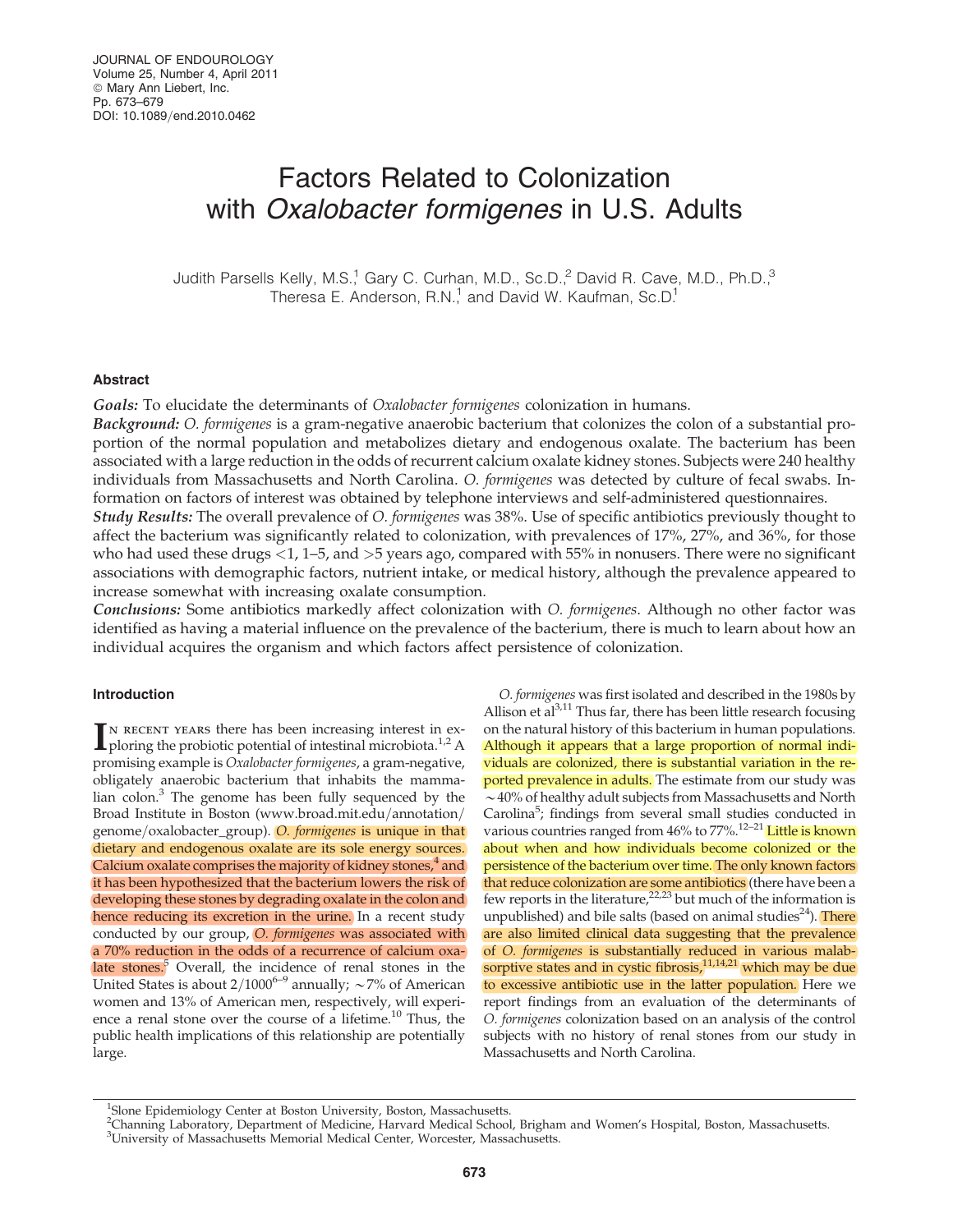#### Materials and Methods

The data were collected from 2004 to 2006, to address the hypothesis that the presence of O. formigenes in the colon reduces predisposition to the formation of kidney stones; the main findings have been published. $5$  The study protocol was approved by the Institutional Review Boards of the four institutions where patients were identified and by the Institutional Review Board of the Boston University Medical Campus. Written informed consent was obtained from all participating subjects.

The original study included 247 patients aged 18–69 years with recurrent episodes of calcium oxalate kidney stones. One age, sex, and region-matched control was enrolled for each case, selected from spouses, unrelated housemates, or friends nominated by other cases or ineligible stone formers (e.g., with another stone type); volunteer male controls were also enrolled. A control nominated by a particular case was not matched to that case. There were 259 initially enrolled controls.

Fecal swabs were collected by all subjects from stools passed into paper collection devices placed in the subject's toilet. The swabs were then placed in Protocult tubes and mailed in prepaid envelopes via an overnight courier. The swabs were tested for *O. formigenes* using culture<sup>3</sup> and polymerase chain reaction (PCR).<sup>25</sup> The median elapsed time from stool collection to culturing was 1 day, with a range of 0–6 days. Fewer than 1% of stool samples did not provide sufficient material to culture. Specimens were cultured in selective liquid oxalate–containing medium for 10 days. The medium was then tested for the presence of oxalate by the addition of calcium chloride. Although culture does not identify the organism directly, it demonstrates that oxalate is being degraded in the stool, and the culture medium is selective for O. formigenes.<sup>3</sup> PCR, which can directly identify the bacterium, proved to be insensitive as a primary test, but in a subset of participants, it was conducted on the positive culture supernatant:  $96\%$  were positive by PCR.<sup>5</sup> We therefore concluded that the culture provided an adequate identification of O. formigenes colonization.

Information was collected by telephone interview from all subjects, including questions on known risk factors for kidney stones, such as inflammatory bowel disease and family history of stones, and on other relevant factors such as antibiotic use. A lifetime history of use of antibiotics to which O. formigenes is known to be sensitive (H. Sidhu, pers. comm.) was obtained. As shown in Table 1, these included macrolides, tetracyclines, chloramphenicol, rifampin, and metronidazole (henceforth referred to as ''sensitive'' antibiotics), which were asked about by name. The use of other antibiotics (referred to as ''nonsensitive'' antibiotics) within the previous 5 years was also recorded; a lifetime history of use was not obtained.

Fluid intake and dietary history, including consumption of oxalate-containing foods, were obtained by an adaptation of the validated self-administered food frequency questionnaire developed by the Nurses Health Study.<sup>26</sup> Total consumption of oxalate and other dietary factors was estimated by linking the questionnaire data with a database that contained information on the contents of various nutrients in standardized portions of each food. Methodologic issues have created controversy regarding the oxalate content of foods. Recently, Holmes et al. have made progress in the reevaluation and standardization of this nutrient, $27$  and their measurements were incorporated into the Nurses Health Study database.

As noted, data from this study had previously demonstrated an inverse relationship of O. formigenes with renal stones.<sup>5</sup> That analysis also examined the effect of other factors on the kidney stone/O. formigenes relation. The lack of research on the natural history of this bacterium directed our interest for further investigation to the identification of factors associated with colonization with O. formigenes in a healthy population, and for this reason the present analysis was confined to the controls. Subjects were excluded if they had taken any antibiotics within the three months before the interview ( $n = 19$ ) because of the likelihood that such very recent use could result in an unrepresentatively low prevalence of O. formigenes. This left 240 subjects; the median age was 49 years and 62% were men.

O. formigenes prevalence estimates were calculated within strata of various factors. Odds ratios (OR) and 95% confidence intervals (CIs) based on unconditional logistic regression<sup>28</sup> were used to assess potential confounding and to provide statistical tests of apparent differences. In the logistic regression models,  $O.$  formigenes colonization (yes/no) was the dependent variable; independent variables included factors that were associated on a univariate basis, plus those not associated but of a priori interest. Factors included in the basic model were age, sex, region, race/ethnicity, use of sensitive antibiotics, use of any nonsensitive antibiotics, and quartiles of the average daily intake of oxalate, calcium, vitamin C, magnesium, and total calories. Trends in colonization according to nutrient intake were tested by including ordinal terms in the models, with values set to the medians of the quartiles of consumption. Although crude ORs are given for completeness, the multivariate estimates will generally be referred to in describing the results.

## **Results**

The prevalence of *O. formigenes* among the 240 subjects was 38%. Table 2 displays the proportion colonized within strata of demographic factors. There was no linear pattern according to age; the lowest prevalence was 30% among the youngest subjects, and the highest was 47% in subjects aged 50–59 (OR, 2.5; 95% CI, 1.1–5.9). There were no significant variations in colonization according to sex, race, education, or region. In general, the multivariate ORs were reasonably similar to the unadjusted estimates. The most prominent exception was the OR for sex; in the comparison of women and men, the crude estimate was 1.2 and the multivariate OR was 1.8. The inclusion of terms for use of antibiotics in the model largely accounted for the difference in estimates.

Use of sensitive antibiotics was strongly related to colonization (Table 3): the prevalence estimates were 17%, 27%, and 36%, for those who had used these drugs  $\langle 1 \rangle$  year ago, 1–5 years ago, and >5 years ago, respectively, compared with 55% in nonusers. The ORs were significantly below 1.0 for sensitive antibiotic use regardless of how recently this had occurred. Compared with an estimate of 42% among nonusers, the prevalence of colonization among those who had taken nonsensitive antibiotics was 22% for last use <1 year ago and 39% for last use 1–5 years ago. The ORs were 0.3 and 0.8, respectively, but the CIs included 1.0.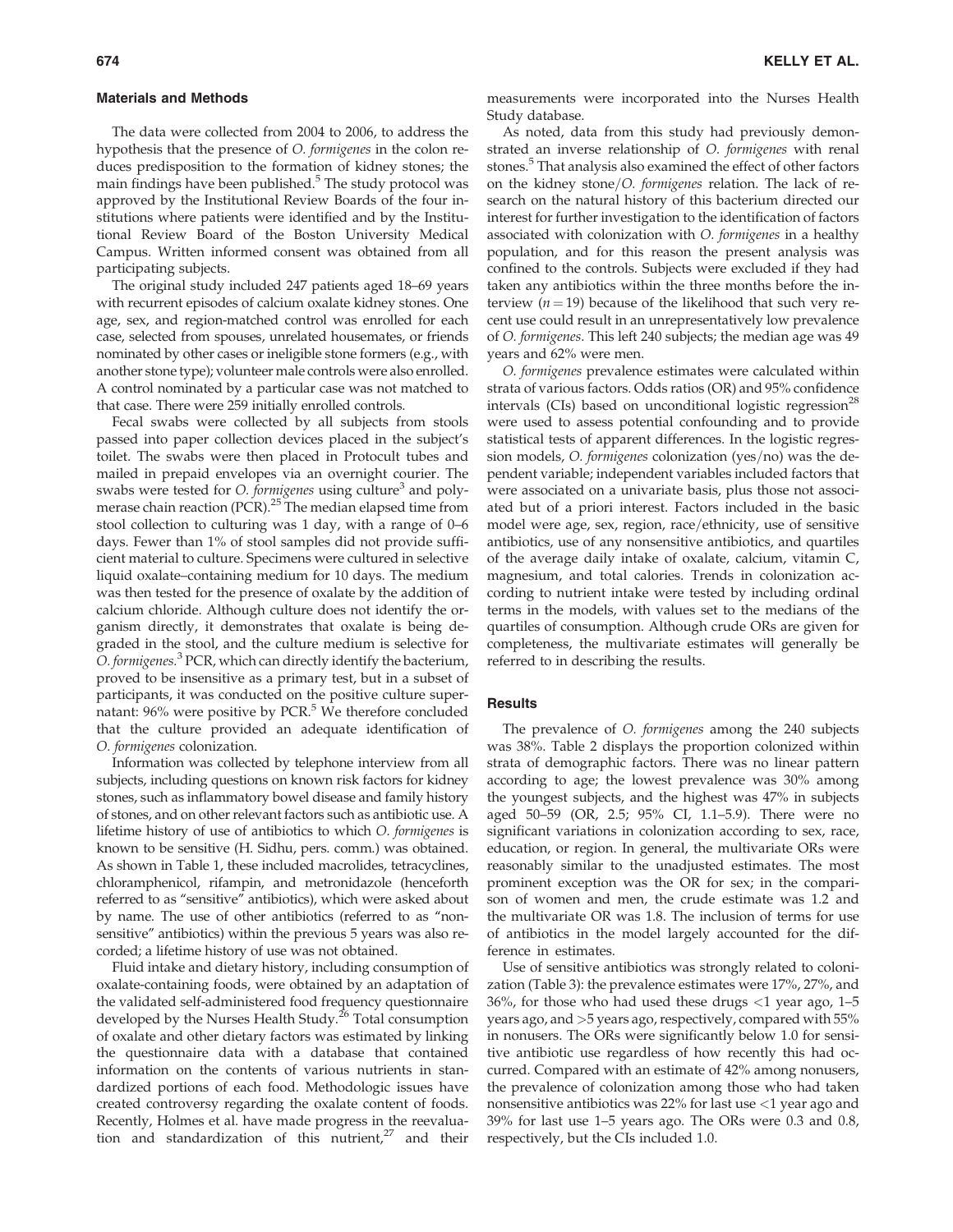| Antibiotic sensitivity  |                          | Antibiotic resistance |                          |                |                          |  |
|-------------------------|--------------------------|-----------------------|--------------------------|----------------|--------------------------|--|
| Antibiotic              | $\mu$ g/mL<br>(or Units) | Antibiotic            | $\mu$ g/mL<br>(or Units) | Antibiotic     | $\mu$ g/mL<br>(or Units) |  |
| Chloramphenicol         | ${<}1.5$                 | Amikacin              | >18                      | Kanamycin      | >18                      |  |
| Colistin                | < 0.5                    | Ampicillin            | >6                       | Lincomycin     | >1.2                     |  |
| ${<}1.5$<br>Doxycycline |                          | Amoxicillin<br>>18    |                          | Nalidixic acid | >18                      |  |
| Erythromycin            | 1.5                      | Bacitracin            | >6U                      | Neomycin       | >18                      |  |
| Polymyxin B             | <15U                     | Carbenicillin         | >60                      | Penicillin     | >6U                      |  |
| Rifampin                | 3                        | Cefaclor              | >18                      | Piperacillin   | >60                      |  |
| Tetracycline            | 3                        | Cefluroxime           | >18                      | Streptomycin   | 6                        |  |
|                         |                          | Ceftazidime           | >18                      | Sulfadiazine   | >150                     |  |
|                         |                          | Clindamycin           | >1.2                     | Tobramycin     | >16                      |  |
|                         |                          | Ciprofloxacin         | >3                       | Trimethoprim   | >3                       |  |
|                         |                          | Gentamycin            | >16                      | Vancomycin     | >18                      |  |

Table 1. HC-1 Oxalobacter formigenes Antibiotic Sensitivity Pattern

Subjects could have used both sensitive and nonsensitive antibiotics during the 5-year exposure interval. To allow for overlapping use, we examined the prevalence of O. formigenes colonization according to five mutually exclusive categories of sensitive and nonsensitive drug use (Table 4). Users within the past 5 years were divided into three categories: sensitive plus nonsensitive, sensitive only, and nonsensitive only. Twenty-seven subjects had used both types, and only four of these were O. formigenes positive (15%). The prevalence was higher for subjects who used only sensitive antibiotics in the last 5 years (27%), higher still for nonsensitive only users (48%), and highest of all for those who had not taken any

TABLE 2. PREVALENCE OF OXALOBACTER FORMIGENES **AMONG 240 CONTROL SUBJECTS** According to Demographic Factors

|                       | O. formigenes<br>positive |      |                  |                               |
|-----------------------|---------------------------|------|------------------|-------------------------------|
| Factor                | No.                       | (%)  | Crude<br>OR      | MVOR<br>$(95\% \; \text{CI})$ |
| Age (years)           |                           |      |                  |                               |
| $<$ 40                | 17/56                     | (30) | 1.0 <sup>a</sup> | 1.0 <sup>a</sup>              |
| $40 - 49$             | 26/72                     | (36) | 1.3              | $1.5(0.7-3.5)$                |
| $50 - 59$             | 33/70                     | (47) | 2.1              | $2.5(1.1-5.9)$                |
| $60 - 69$             | 18/42                     | (43) | 1.7              | $1.8(0.7-4.7)$                |
| Sex                   |                           |      |                  |                               |
| Male                  | 56/148                    | (38) | 1.0 <sup>a</sup> | 1.0 <sup>a</sup>              |
| Female                | 38/92                     | (41) | 1.2              | $1.8(0.9-3.6)$                |
| Race                  |                           |      |                  |                               |
| Non-Hispanic<br>white | 75/198                    | (38) | 1.0 <sup>a</sup> | 1.0 <sup>a</sup>              |
| Other                 | 19/42                     | (45) | 1.4              | $1.2(0.6-2.8)$                |
| Education (year)      |                           |      |                  |                               |
| $<$ 12                | 12/33                     | (36) | 0.9              | $0.9(0.3-2.3)$                |
| $13 - 15$             | 23/64                     | (36) | 0.9              | $0.7(0.3-1.5)$                |
| 16                    | 29/65                     | (45) | 1.3              | $1.2(0.6-2.6)$                |
| >16                   | 30/78                     | (39) | 1.0 <sup>a</sup> | 1.0 <sup>a</sup>              |
| Region                |                           |      |                  |                               |
| Massachusetts         | 71/179                    | (40) | 1.0 <sup>a</sup> | 1.0 <sup>a</sup>              |
| North Carolina        | 23/61                     | (38) | 0.9              | $0.8(0.4-1.6)$                |

a Reference category.

 $CI =$  confidence interval;  $OR =$  odds ratio;  $MVOR =$  multivariate odds ratio.

antibiotics (59%). The ORs for the two categories that included sensitive antibiotics were both significantly below 1.0, but not statistically different from each other; the OR for the nonsensitive only category was not significant. Users of sensitive antibiotics >5 years ago were separated into those who had also used nonsensitive antibiotics within the previous 5 years and those who had not. The results for both categories were nearly identical (prevalence estimates, 36%–38%; ORs, 0.3 for each category), indicating minimal effect from the more recent use of nonsensitive antibiotics. With one exception, the median interval since the most recent episode was higher in those colonized with O. formigenes than in those who were not for each of the five exposure categories; that is, the further in the past that an antibiotic had been used, the greater the likelihood of colonization.

With regard to the effects of specific antibiotics on O. formigenes, sufficient numbers of users were available to estimate the prevalence of colonization for two sensitive

TABLE 3. PREVALENCE OF OXALOBACTER FORMIGENES **AMONG 240 CONTROL SUBJECTS** According to Antibiotic Use

|                           | O. formigenes<br>positive |      |                  |                                      |
|---------------------------|---------------------------|------|------------------|--------------------------------------|
| Antibiotic last use       | No.                       | (% ) | Crude OR         | <b>MVOR</b><br>$(95\% \; \text{CI})$ |
| Sensitive <sup>a</sup>    |                           |      |                  |                                      |
| None                      | 51/92                     | (55) | 1.0 <sup>b</sup> | 1.0 <sup>b</sup>                     |
| $<$ 1 year                | 6/35                      | (17) | 0.2              | $0.1(0.05-0.4)$                      |
| $1-5$ year                | 13/48                     | (27) | 0.3              | $0.3(0.1-0.6)$                       |
| $>5$ year                 | 24/65                     | (36) | 0.5              | $0.4(0.2-0.8)$                       |
| Nonsensitive <sup>c</sup> |                           |      |                  |                                      |
| None                      | 67/161                    | (42) | 1.0 <sup>b</sup> | $1.0^{b}$                            |
| $<$ 1 year                | 5/23                      | (22) | 0.4              | $0.3(0.1-1.0)$                       |
| $1-5$ year                | 22/56                     | (39) | 0.9              | $0.8(0.4-1.6)$                       |

<sup>a</sup>Erythromycin, clarithromycin, azithromycin, tetracycline, minocycline, doxycycline, and metronidazole. <sup>b</sup>

<sup>b</sup>Reference category.

c Ampicillin, amoxicillin, benzylpenicillin, dicloxacillin, penicillin NOS, cephalexin, cefadroxil, cefaclor, cefprozil, clindamycin, vancomycin, ciprofloxacin, levofloxacin, enrofloxacin, nitrofurantoin, trimethoprim, sulfamethoxazole, sulfa NOS, and antiobiotic NOS.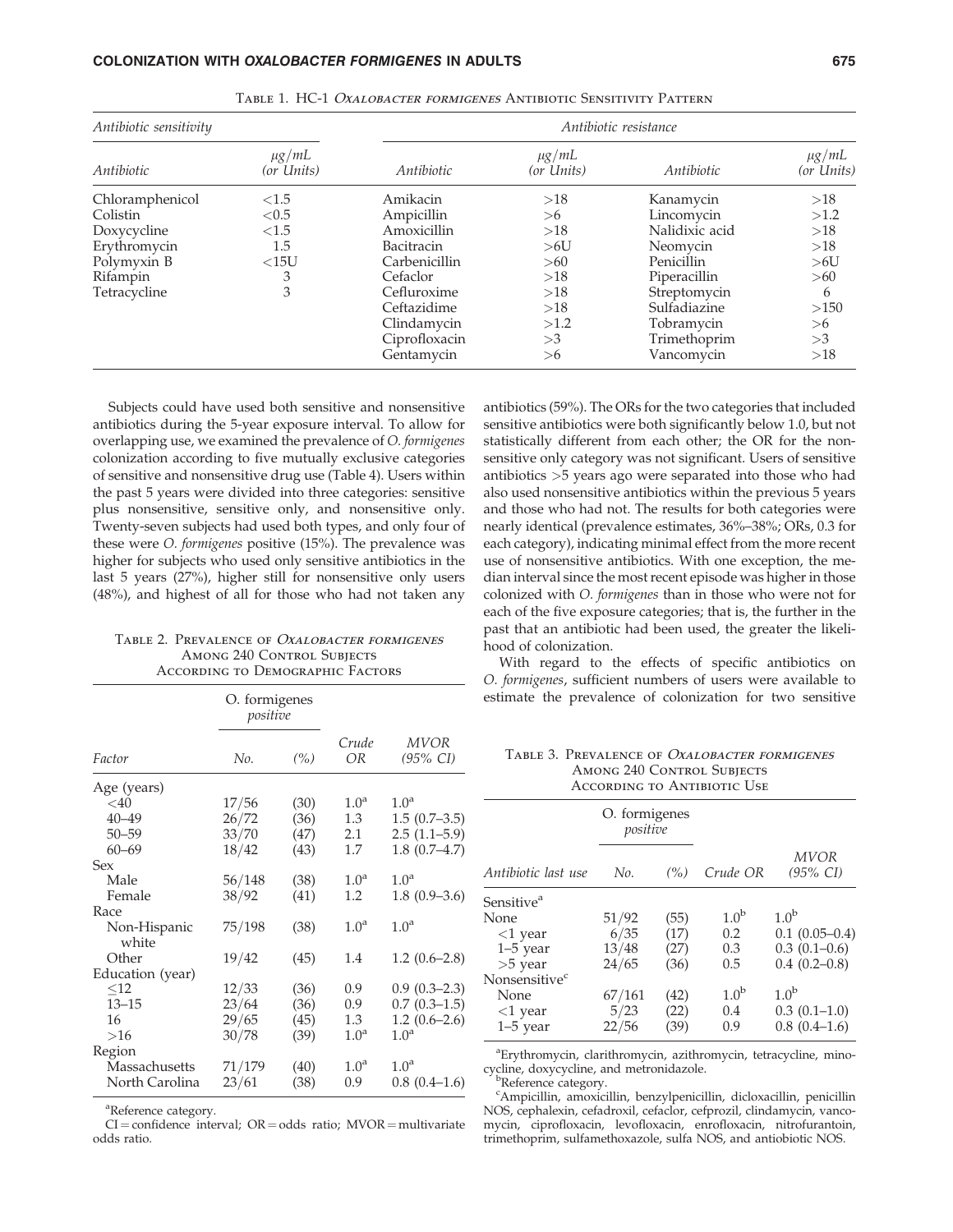drugs, erythromycin and azithromycin, and one nonsensitive drug, amoxicillin. The prevalence was 18% among 40 azithromycin users, 26% in 19 erythromycin users, and 29% in 24 subjects who took other sensitive antibiotics. The ORs were similar, ranging from 0.2 to 0.3, all with upper confidence limits below 1.0. The prevalence among 21 amoxicillin users was  $38\%$  (OR, 0.8), compared with  $33\%$  (OR, 0.6) among 58 subjects who took other nonsensitive antibiotics.

An examination of selected nutrient factors is displayed in Table 5. We obtained information on numerous nutrients, but none were significantly associated with O. formigenes colonization, and many were highly correlated with each other. Here we present results only for oxalate, a source of food for O. formigenes, calcium and magnesium, which bind with oxalate, and vitamin C, which is metabolized to oxalate. The prevalence of O. formigenes was lowest for the quartile of lowest oxalate consumption and increased somewhat with increasing intake (32%–45%). The ORs for the three quartiles of higher consumption relative to the lowest reflected this linear pattern, but none of the individual estimates was significantly elevated, nor was there a statistically significant trend ( $p = 0.14$ ). O. formigenes prevalence estimates did not differ according to level of consumption for the remaining nutrients.

Among other factors, we also examined O. formigenes prevalence according to body mass index, history of urinary tract infection, family history of renal stones, and diuretic use. There were no significant differences in colonization, with ORs ranging from 1.0 to 1.2 (data not shown).

## **Discussion**

Considerable evidence indicates that O. formigenes is the primary organism that degrades oxalate in the colon.<sup>29,30</sup> Although a few other species of intestinal bacteria, including strains of Lactobacillus and Bifidobacterium, are also capable of consuming oxalate and have recently been shown to carry the same  $\alpha x$  and frc genes as O. formigenes.<sup>31–37</sup> these other bacteria are generalists that consume other substrates as well as oxalate.

The present results suggest that the use of certain antibiotics is the main factor affecting colonization with O. formigenes among U.S. adults. Compared with nonusers, we observed a markedly lower prevalence of colonization among individuals who, in the last 5 years, had taken antibiotics to which the bacterium has been reported to be sensitive, including macrolides, tetracyclines, chloramphenicol, rifampin, and metronidazole. The reduction in colonization among users of these drugs persisted after multivariate analysis, which adjusted for several factors, including the use of nonsensitive antibiotics. The prevalence was also reduced, but to a lesser extent, among those who took these drugs  $>5$  years ago. These findings provide in vivo confirmation of unpublished in vitro sensitivity testing (H. Sidhu, pers. comm.); there is only minimal published information about the antibiotic sensitivity of the bacterium.22,23 Among individual drugs, it was possible to estimate the prevalence of colonization only for users of erythromycin and azithromycin; both were clearly associated.

Results for use in the last 5 years of antibiotics that were previously not thought to affect colonization were equivocal: the prevalence estimates were somewhat lower than among nonusers, particularly for recent use, but the ORs were not significant. When mutually exclusive categories of the two types of antibiotics were examined, the above findings were largely confirmed. It is of interest that the use of sensitive antibiotics >5 years ago had a more marked effect on prevalence than more recent use of nonsensitive antibiotics. While it remains possible that O. formigenes might be sensitive to at least some of the antibiotics that have not been previously identified as affecting the bacterium, the only nonsensitive antibiotic with a sufficient number of users to examine individually was amoxicillin; the prevalence was actually higher than that among users of other drugs in that category.

The results were consistent with some recolonization or recovery to detectable levels of colonization after use of antibiotics. For both sensitive and nonsensitive drugs, the prevalence of O. formigenes was lowest when use was comparatively recent. However, with the relatively small numbers of users, the estimates were statistically compatible with those for use in the more distant past. In the mutually exclusive analysis, the median interval since last use was generally higher for those who were positive for O. formigenes.

Table 4. Prevalence of Oxalobacter formigenes Among 240 Control Subjects According to Mutually Exclusive Categories of Antibiotic Use

|                                                  | O. formigenes       |                     |                  |                      |  |
|--------------------------------------------------|---------------------|---------------------|------------------|----------------------|--|
| Antibiotic use                                   | Positive<br>No. (%) | Negative<br>No. (%) | Crude OR         | <b>MVOR (95% CI)</b> |  |
| None <sup>a</sup>                                | 36(59)              | 25(41)              | 1.0 <sup>b</sup> | 1.0 <sup>b</sup>     |  |
| Sensitive+nonsensitive $\leq$ 5 year             | 4(15)               | 23(85)              | 0.1              | $0.1(0.03-0.3)$      |  |
| Median interval since last use (month)           | 34                  | 17                  |                  |                      |  |
| Sensitive only $\leq$ 5 year                     | 15(27)              | 41 (73)             | 0.3              | $0.2(0.1-0.5)$       |  |
| Median interval since last use (month)           | 19                  | 15                  |                  |                      |  |
| Nonsensitive only $\leq$ 5 year                  | 15(48)              | 16(52)              | 0.7              | $0.6(0.2-1.5)$       |  |
| Median interval since last use (month)           | 26                  | 21                  |                  |                      |  |
| Sensitive $>5$ year only                         | 16(36)              | 28 (64)             | 0.5              | $0.3(0.1-0.8)$       |  |
| Median interval since last use (month)           | 123                 | 155                 |                  |                      |  |
| Sensitive $>5$ year + nonsensitive $\leq 5$ year | 8 (38)              | 13(62)              | 0.5              | $0.3(0.1-1.0)$       |  |
| Median interval since last use (month)           | 179                 | 119                 |                  |                      |  |

<sup>a</sup>No use of sensitive antibiotics at any time, and no use of nonsensitive antibiotics in the previous 5 years. <sup>b</sup>Reference category.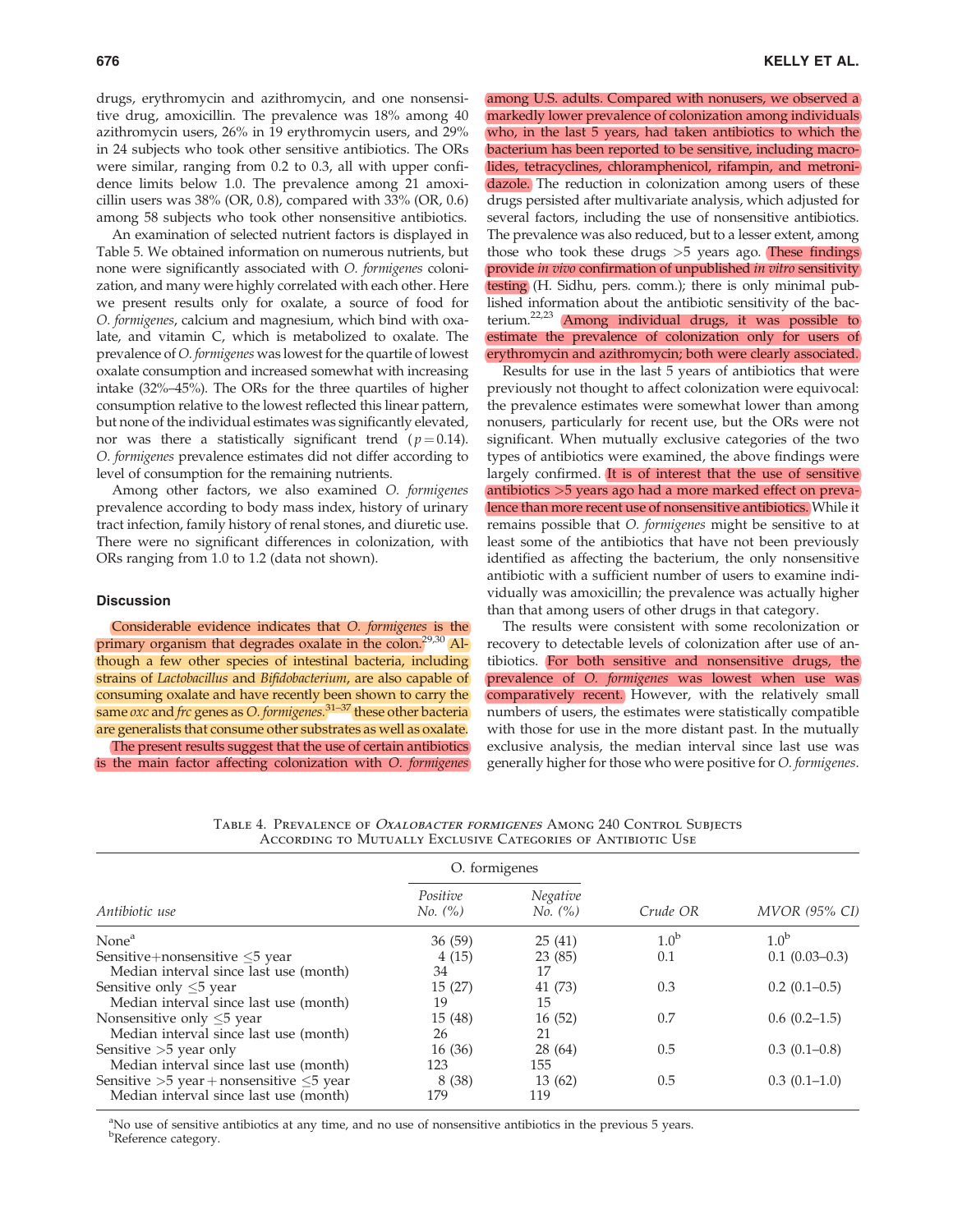TABLE 5. PREVALENCE OF *OXALOBACTER FORMIGENES* Among 240 Controls According to Dietary Factors

|                      | O. formigenes<br>positive |      |                  |                         |
|----------------------|---------------------------|------|------------------|-------------------------|
| Nutrient mg/day      | No.                       | (%)  | Crude<br>OR      | <b>MVOR</b><br>(95% CI) |
| Oxalate <sup>a</sup> |                           |      |                  |                         |
| $<$ 115              | 19/60                     | (32) | 1.0 <sup>b</sup> | 1.0 <sup>b</sup>        |
| 115-169              | 23/60                     | (38) | 1.3              | $1.3(0.5-3.0)$          |
| 170-239              | 25/60                     | (42) | $1.5\,$          | $1.6(0.6-4.1)$          |
| >240                 | 27/60                     | (45) | 1.8              | $2.1(0.8-5.7)$          |
| Calcium              |                           |      |                  |                         |
| $<$ 550              | 23/58                     | (40) | 1.0 <sup>b</sup> | 1.0 <sup>b</sup>        |
| 550-819              | 25/63                     | (40) | 1.0              | $0.7(0.3-1.7)$          |
| 820-1199             | 24/58                     | (41) | 1.1              | $0.7(0.2 - 1.7)$        |
| >1200                | 22/61                     | (36) | 0.9              | $0.6(0.2-1.7)$          |
| Vitamin C            |                           |      |                  |                         |
| $<$ 75               | 23/61                     | (38) | 1.0 <sup>b</sup> | 1.0 <sup>b</sup>        |
| $75 - 139$           | 23/61                     | (38) | 1.0              | $0.7(0.3-1.8)$          |
| 140-244              | 24/59                     | (41) | $1.1\,$          | $1.0(0.4-2.6)$          |
| >245                 | 24/59                     | (41) | 1.1              | $0.8(0.3-2.2)$          |
| Magnesium            |                           |      |                  |                         |
| $<$ 235              | 22/60                     | (37) | 1.0 <sup>b</sup> | 1.0 <sup>b</sup>        |
| 235-319              | 24/58                     | (41) | 1.3              | $1.1(0.4-3.2)$          |
| 320-419              | 29/62                     | (47) | 1.6              | $1.1(0.3-3.8)$          |
| >420                 | 19/58                     | (33) | 0.9              | $0.3(0.1-1.4)$          |

<sup>a</sup>Test for trend,  $p = 0.14$ .

Reference category.

With regard to other factors, there were no clear patterns in the likelihood of being colonized with O. formigenes according to age, sex, race, and education; there was also no evidence of geographic variability. The only significant finding among the demographic variables was a higher prevalence among subjects in a middle age category (50–59 years), and with the numerous subgroups evaluated, such a finding might be expected to occur by chance. Body mass index, history of urinary tract infection, family history of renal stones, and use of diuretics were not associated with colonization.

It is somewhat surprising that we did not observe a stronger relation of colonization with oxalate consumption, since this nutrient is one of two sources of energy for O. formigenes (endogenous oxalate being the other). There was a modest increase in prevalence with increasing consumption, but this was not a significant trend. The equivocal results could be a reflection of imprecision in the measurement of dietary oxalate muting a real effect. Among other dietary factors, the ORs for quartiles of calcium, vitamin C, and magnesium consumption, relative to the lowest levels, produced no clear differences.

A limitation to the evaluation of antibiotics was the lack of information on use of nonsensitive drugs >5 years in the past. It is also possible that antibiotic use was incompletely reported, with the resulting misclassification of users as nonusers blurring differences. This could particularly affect nonsensitive drugs, which were not asked about by name. However, we deem it unlikely that reporting of antibiotic was affected by O. formigenes status, since this was not known by study subjects.

Other potential limitations that should be considered are information and selection bias. We judge that information bias is unlikely for several reasons. Upon enrollment, study subjects were unaware of the hypothesis and did not know

whether they were colonized with O. formigenes. Laboratory testing of stool specimens was performed blind to case– control status and to all other factors. Other information was obtained directly from the study subjects, by interview and self-administered dietary questionnaire. The interview was designed to maximize recall and was conducted by an experienced nurse-interviewer; the self-completed dietary questionnaire has been validated.<sup>26,38,39</sup> Selection bias is a theoretical possibility, given the participation rate of 76% among control subjects; however, the decision to participate could not have been related to O. formigenes status.

A caveat to the current analysis is that the original study was not designed to explore patterns and determinants of O. formigenes colonization, but rather to evaluate the relation of the bacterium to the risk of recurrent calcium oxalate kidney stones. The data collected from controls reported on here provide a valuable opportunity to shed some light on factors affecting the bacterium itself, about which little is known, but there are limitations to using the study population for this purpose. These include the incomplete information on antibiotic use that has already been discussed, geographic restriction to two regions of the United States, and confining the study to adults. Specifically with regard to the latter restriction, it was reported from a study of O. formigenes colonization among Ukrainian children that the bacterium was not detectable in neonates but was present in nearly all 6–9 year olds; the prevalence then declined in adolescence. $25$  This suggests that O. formigenes may be acquired in infancy, a key aspect of its natural history that we were not able to evaluate.

In conclusion, the present analysis has demonstrated that colonization with O. formigenes is markedly affected by use of antibiotics previously suspected to have an effect on the bacterium. Questions remain concerning recolonization after eradication and the effects of individual drugs. Although no other factor was identified as having a material influence on the prevalence of the bacterium, there is much to learn about how an individual acquires the organism and which factors affect persistence of colonization. As O. formigenes has no known adverse effects and appears to have a greater capacity to metabolize oxalate than other bacteria, there is potential for its use as a probiotic to reduce the risk of commonly occurring calcium oxalate renal stones.

#### Acknowledgments

We wish to thank Drs. Stephen P. Dretler, Glenn M. Preminger, Richard K. Babayan, David Wang, Dianne Sacco, and H. David Mitcheson for generously allowing us to enroll kidney stone patients (who in turn nominated many of the controls included in the present analysis) from their urological practices; Erin Brockway, Robin Demasi, Barbara Mathias, and Christine Tolis for their help with patient identification; Dr. Ross Holmes for analysis of the oxalate content of foods and general advice; and the study team at the Slone Epidemiology Center: Lisa Crowell, Michael Bairos, Jean McDonald, Gloria Uchegbu, and Peilan Lee.

This study was supported by grant R01 DK062270 from the National Institute of Diabetes and Digestive and Kidney Diseases.

## Disclosure Statement

The authors have no conflicts of interest to declare.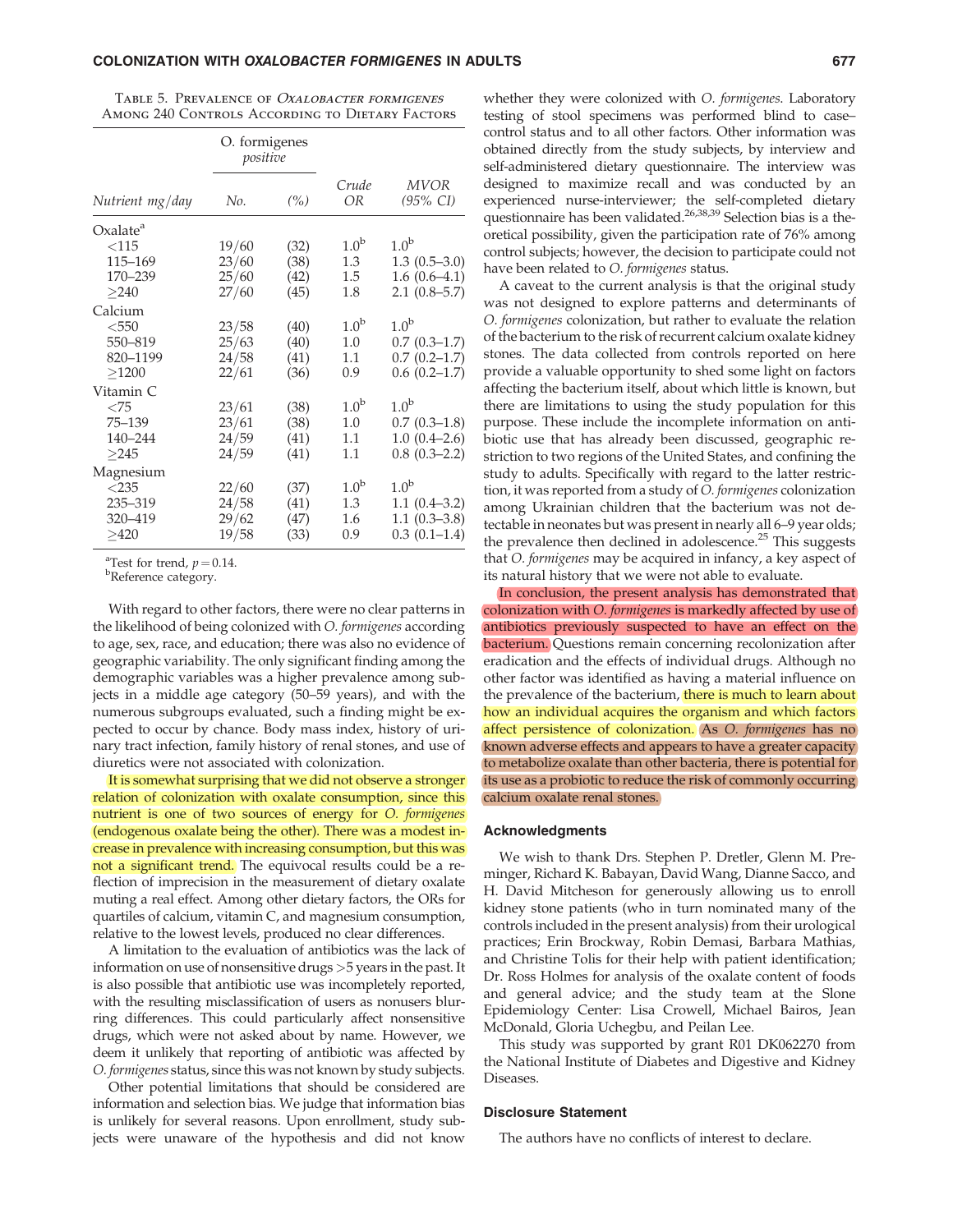### **References**

- 1. Friedrich MJ. Microbiome project seeks to understand human body's microscopic residents. JAMA 2008;300:777–778.
- 2. Mai V, Draganov PV. Recent advances and remaining gaps in our knowledge of associations between gut microbiota and human health. World J Gastroenterol 2009;15:81–85.
- 3. Allison MJ, Dawson KA, Mayberry WR, Foss JG. Oxalobacter formigenes gen. nov., sp. nov.: Oxalate-degrading anaerobes that inhabit the gastrointestinal tract. Arch Microbiol 1985;141:1–7.
- 4. Coe F, Parks J, eds. Nephrolithiasis: Pathogenesis and Treatment. Chicago: Year Book Medical, 1988.
- 5. Kaufman DW, Kelly JP, Curhan GC, et al. Oxalobacter formigenes may reduce the risk of calcium oxalate kidney stones. J Am Soc Nephrol 2008;19:1197–1203.
- 6. Hiatt RA, Dales LG, Friedman GD, Hunkeler EM. Frequency of urolithiasis in a prepaid medical care program. Am J Epidemiol 1982;115:255–265.
- 7. Curhan GC, Willett WC, Rimm EB, Stampfer MJ. A prospective study of dietary calcium and other nutrients and the risk of symptomatic kidney stones. N Engl J Med 1993;328: 833–838.
- 8. Curhan GC, Willett WC, Speizer FE, et al. Comparison of dietary calcium with supplemental calcium and other nutrients as factors affecting the risk for kidney stones in women. Ann Intern Med 1997;126:497–504.
- 9. Curhan GC, Willett WC, Knight EL, Stampfer MJ. Dietary factors and the risk of incident kidney stones in younger women: Nurses' Health Study II. Arch Intern Med 2004;164:885–891.
- 10. Stamatelou KK, Francis ME, Jones CA, et al. Time trends in reported prevalence of kidney stones in the United States: 1976–1994. Kidney Int 2003;63:1817–1823.
- 11. Allison MJ, Cook HM, Milne DB, et al. Oxalate degradation by gastrointestinal bacteria from humans. J Nutr 1986;116:455–460.
- 12. Kleinschmidt K, Mahlmann A, Hautmann R. Oxalate degrading bacteria in the gut—do they influence calcium oxalate stone formation? In: Ryall R, Bais R, Marshall VR, eds. Urolithiasis 2. New York: Plenum Press, 1994, pp. 439–441.
- 13. Han JZ, Zhang X, Li JG, Zhang YS. The relationship of Oxalobacter formigenes and calcium oxalate calculi. J Tongji Med Univ 1995;15:249–252.
- 14. Sidhu H, Hoppe B, Hesse A, et al. Absence of Oxalobacter formigenes in cystic fibrosis patients: A risk factor for hyperoxaluria. Lancet 1998;352:1026–1029.
- 15. Sidhu H, Schmidt ME, Cornelius JG, et al. Direct correlation between hyperoxaluria/oxalate stone disease and the absence of the gastrointestinal tract-dwelling bacterium Oxalobacter formigenes: Possible prevention by gut recolonization or enzyme replacement therapy. J Am Soc Nephrol 1999;10 Suppl 14:S334–S340.
- 16. Neuhaus TJ, Belzer T, Blau N, et al. Urinary oxalate excretion in urolithiasis and nephrocalcinosis. Arch Dis Child 2000; 82:322–326.
- 17. Schmidt ME, Muller SC, Hesse A, et al. Signification of the bacterium Oxalobacter formigenes in case of development of calcium oxalate urolithiasis after antibiotic treatment. J Urol 2001;165:S246.
- 18. Kwak C, Jeong BC, Lee JH, et al. Molecular identification of Oxalobacter formigenes with the polymerase chain reaction in fresh or frozen fecal samples. BJU Int 2001;88:627–632.
- 19. Kumar R, Mukherjee M, Bhandari M, et al. Role of Oxalobacter formigenes in calcium oxalate stone disease: A study from North India. Eur Urol 2002;41:318–322.
- 20. Troxel SA, Sidhu H, Kaul P, Low RK. Intestinal Oxalobacter formigenes colonization in calcium oxalate stone formers and its relation to urinary oxalate. J Endourol 2003;17:173–176.
- 21. Kumar R, Ghoshal UC, Singh G, Mittal RD. Infrequency of colonization with Oxalobacter formigenes in inflammatory bowel disease: Possible role in renal stone formation. J Gastroenterol Hepatol 2004;19:1403–1409.
- 22. Duncan SH, Richardson AJ, Kaul P, et al. Oxalobacter formigenes and its potential role in human health. Appl Environ Microbiol 2002;68:3841–3847.
- 23. Mittal RD, Kumar R, Bid HK, Mittal B. Effect of antibiotics on Oxalobacter formigenes colonization of human gastrointestinal tract. J Endourol 2005;19:102–106.
- 24. Argenzio RA, Liacos JA, Allison MJ. Intestinal oxalatedegrading bacteria reduce oxalate absorption and toxicity in guinea pigs. J Nutr 1988;118:787–792.
- 25. Sidhu H, Enatska L, Ogden S, et al. Evaluating children in the Ukraine for colonization with the intestinal bacterium Oxalobacter formigenes, using a polymerase chain reactionbased detection system. Mol Diagn 1997;2:89–97.
- 26. Willett WC, Sampson L, Stampfer MJ, et al. Reproducibility and validity of a semiquantitative food frequency questionnaire. Am J Epidemiol 1985;122:51–65.
- 27. Holmes RP, Kennedy M. Estimation of the oxalate content of foods and daily oxalate intake. Kidney International 2000;57: 1662–1667.
- 28. Schlesselman JJ. Case-Control Studies: Design, Conduct, Analysis. New York: Oxford University Press, 1982.
- 29. Allison MJ, Daniel SL, Cornick NA. Oxalate-degrading bacteria. In: Kahn SR, ed. Calcium Oxalate in Biological Systems. New York: CRC Press, 1995, pp. 131–168.
- 30. Stewart CS, Duncan SH, Cave DR. Oxalobacter formigenes and its role in oxalate metabolism in the human gut. FEMS Microbiol Lett 2004;230:1–7.
- 31. Campieri C, Campieri M, Bertuzzi V, et al. Reduction of oxaluria after an oral course of lactic acid bacteria at high concentration. Kidney Int 2001;60:1097–1105.
- 32. Federici F, Vitali B, Gotti R, et al. Characterization and heterologous expression of the oxalyl coenzyme A decarboxylase gene from Bifidobacterium lactis. Appl Environ Microbiol 2004;70:5066–5073.
- 33. Goldfarb DS. Microorganisms and calcium oxalate stone disease. Nephron Physiol 2004;98:p48–p54.
- 34. Lieske JC, Goldfarb DS, De Simone C, Regnier C. Use of a probiotic to decrease enteric hyperoxaluria. Kidney Int 2005;68:1244–1249.
- 35. Kwak C, Jeong BC, Ku JH, et al. Prevention of nephrolithiasis by Lactobacillus in stone-forming rats: A preliminary study. Urol Res 2006;34:265–270.
- 36. Turroni S, Vitali B, Bendazzoli C, et al. Oxalate consumption by lactobacilli: Evaluation of oxalyl-CoA decarboxylase and